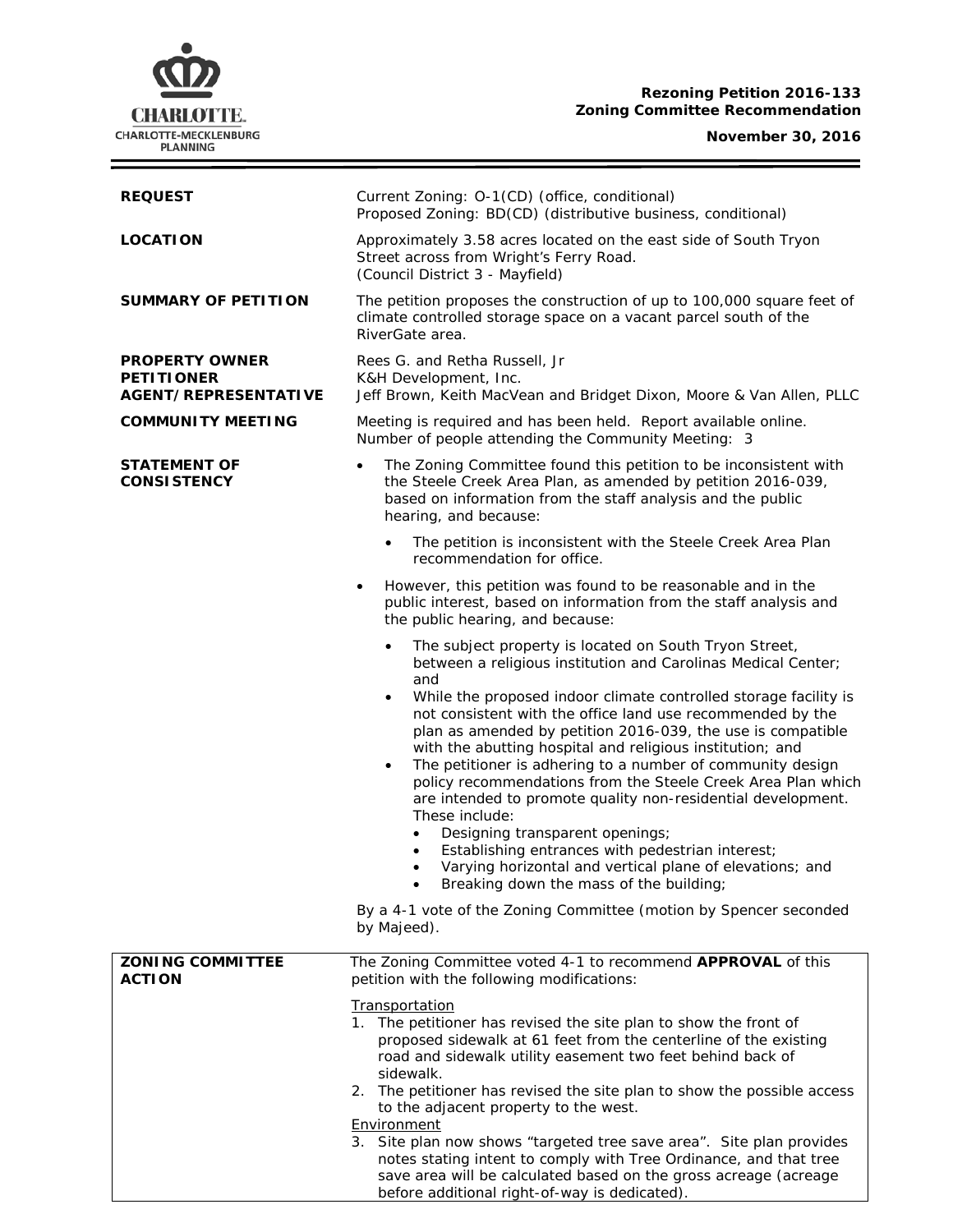|                                              | 4. Petitioner has added a note stating intent to submit, as part of the<br>land development process for the site, a tree survey for all trees<br>that are two (2) inches or larger located in the rights-of-way of<br>South Tryon Street. In addition, the survey will include all trees<br>that are eight (8) inches or larger in the setback of South Tryon<br>Street.<br>5. The petitioner committed to dedicate and convey the 35-foot SWIM<br>Buffer to Mecklenburg County for future greenway use.<br>REQUESTED TECHNICAL REVISIONS<br>6. The proposed "Class B" buffer is shown as 30.75 in width with a<br>fence. |
|----------------------------------------------|---------------------------------------------------------------------------------------------------------------------------------------------------------------------------------------------------------------------------------------------------------------------------------------------------------------------------------------------------------------------------------------------------------------------------------------------------------------------------------------------------------------------------------------------------------------------------------------------------------------------------|
| <b>VOTE</b>                                  | Motion/Second:<br>Spencer / Majeed<br>Yeas:<br>Labovitz, Majeed, Spencer, and Watkins<br>Wiggins<br>Nays:<br>Absent:<br>Eschert<br>Recused:<br>Lathrop                                                                                                                                                                                                                                                                                                                                                                                                                                                                    |
| <b>ZONING COMMITTEE</b><br><b>DISCUSSION</b> | Staff presented this item to the Committee and noted the petitioner<br>had addressed all outstanding issues and that the petition is<br>inconsistent with the Steele Creek Area Plan, as amended by rezoning<br>petition 2016-039.                                                                                                                                                                                                                                                                                                                                                                                        |
|                                              | A Commissioner commented that there seems to be quite a few<br>self-storage facilities in the area, and that the current O-1(CD) (office,<br>conditional) zoning is appropriate.                                                                                                                                                                                                                                                                                                                                                                                                                                          |
|                                              | A Committee member inquired if staff was aware of a parking<br>agreement between the petitioner and the abutting religious institution<br>in order to accommodate spillover parking. Staff responded no<br>information had been provided by the petitioner regarding an<br>agreement, but that the rezoning site meets the parking requirement<br>for the proposed use, and the agreement will be a private matter.<br>There was no further discussion of this petition.                                                                                                                                                  |
| <b>MINORITY OPINION</b>                      | A Commissioner felt that the current O-1(CD) (office, conditional)<br>zoning of the site is appropriate.                                                                                                                                                                                                                                                                                                                                                                                                                                                                                                                  |
| <b>STAFF OPINION</b>                         | Staff agrees with the recommendation of the majority of the Zoning<br>Committee.                                                                                                                                                                                                                                                                                                                                                                                                                                                                                                                                          |

## **FINAL STAFF ANALYSIS**

#### **(Pre-Hearing Analysis online at [www.rezoning.org\)](http://www.rezoning.org/)**

### **PLANNING STAFF REVIEW**

### • **Proposed Request Details**

- The site plan accompanying this petition contains the following provisions:
- Allows up to 80,000 square feet of indoor climate controlled storage uses in two (2) buildings connected by a canopy.
- Limits building height to three stories not to exceed 40 feet.
- Prohibits outdoor storage and truck rental associated with the climate controlled storage facility.
- Provides access to the site from South Tryon Street. Proposes an entry/exit gate approximately 100 feet from the right-of-way.
- Notes a future vehicular or pedestrian access to the adjoining property to the west may be provided if the two property owners can agree on a joint or cross access easement.
- Dedicates by fee simple conveyance of additional right-of-way along South Tryon Street as noted on the site plan (future right-of-way measured 67 feet from centerline of South Tryon Street), prior to the issuance of the first certificate of occupancy.
- Prohibits the loading area associated with the proposed facility from being located on the side of Building 1 that faces South Tryon Street.
- Includes elevations of the proposed buildings.
- Commits to building materials that will be a combination of the following: glass, brick, stone, simulated stone, pre-cast stone, precast concrete, synthetic stone, stucco, cementitious siding (such as hardi-plank), metal panels (excluding the Building 1 façade on South Tryon), EIFS or wood.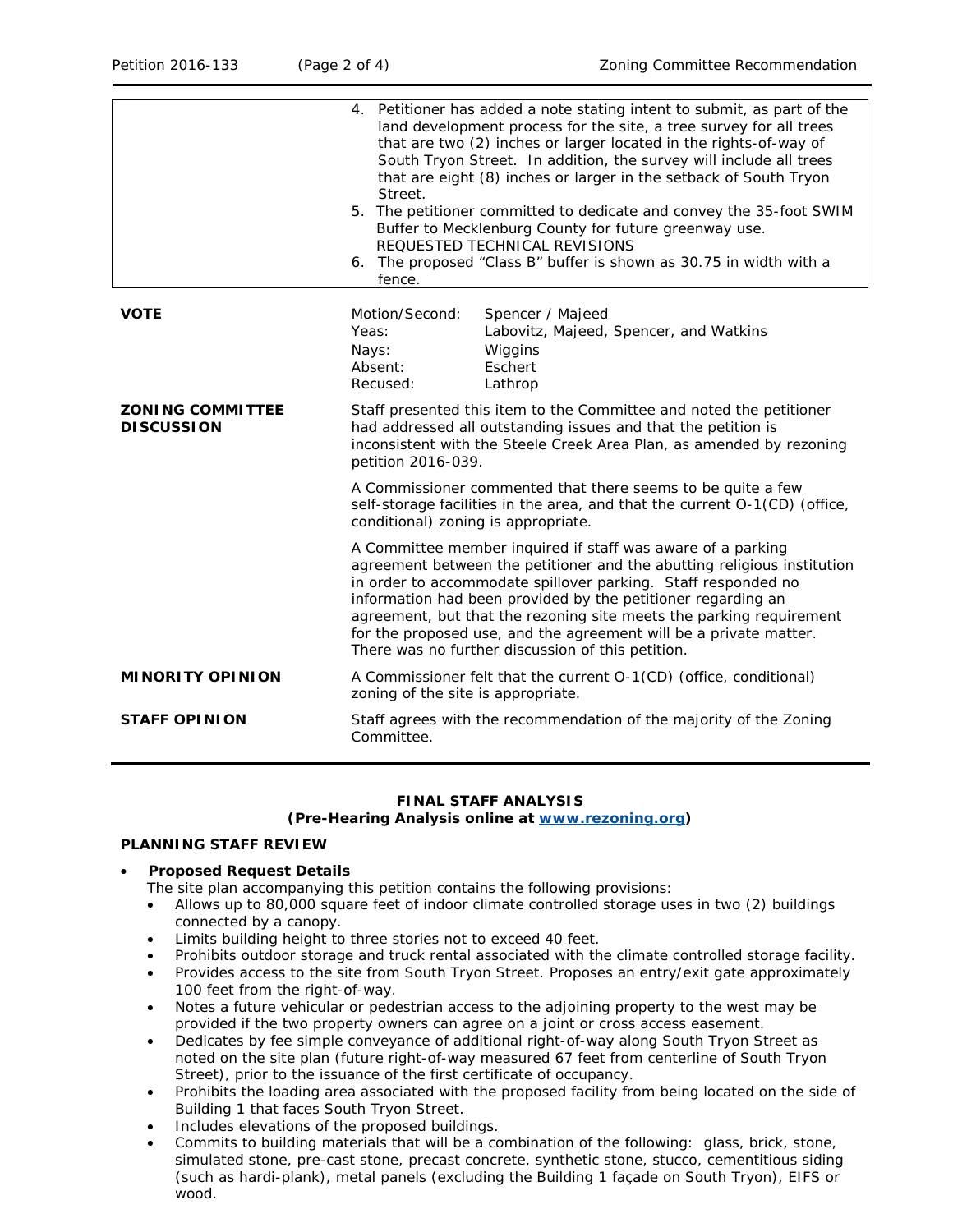- Prohibits vinyl as a building material except on windows or soffits.
- Commits to additional design requirements pertaining to inclusion of clear vision glass and/or spandrel; prohibition of blank walls exceeding twenty (20) feet in length; and definition of pedestrian entrances via canopies, awnings and/or window features.
- Notes wall signs must utilize individual letters that are LED internally illuminated and will not use box/cabinet signage (other than for the logo sign portion). Digital/reader board type or neon wall signs will not be allowed.
- Proposes one ground mounted sign may be located at the entrance along South Tryon Street; such ground mounted sign shall have a maximum height of nine feet and may not contain more than 64 square feet of sign area. No pole signs will be allowed. Digital/reader board type or neon ground mounted signs will not be allowed.
- Prohibits signs on windows with clear glass vision.
- Proposes signs on non-clear vision glass windows, to be treated as wall signs.
- Provides for detached lighting on the site, except street lights located along public streets, to be limited to 22 feet in height.
- Notes the indoor climate controlled self-storage building will be fully enclosed with access points to the interior storage units to be controlled by key pad entry.
- States hours of access for building will be limited to 6:00 a.m. to 10:00 p.m. EST. Notes that security cameras for the interior and exterior of the building will be provided.
- Identifies location of 35-foot SWIM buffer and 100-year floodplain limits.
- Specifies targeted tree save area location.
- Identifies approximate storm water facility location.
- Provides at a minimum a permanent 20-foot wide access easement through a portion of the 35-foot SWIM (Surface Water Improvement Management) buffer along the entire length of the site's northern boundary for future greenway use. Final location of the easement will be determined during the design development, construction and permitting phases of the project.

### • **Public Plans and Policies**

- The *Steele Creek Area Plan* (2012), as amended by rezoning petition 2016-039, recommends office for this site.
- The following *Steele Creek Area Plan* (2012) Non-Residential Design Policies are particularly applicable to this proposal:
	- 17A- Design buildings with transparent openings;
	- 17B- Establish entrances with pedestrian interest;
	- 17J- Vary horizontal and vertical plane of elevations;
	- 17J- Break down the mass of the building.

### • **TRANSPORTATION CONSIDERATIONS**

The site is located on a major thoroughfare and the trips generated by the proposed use are far fewer than what is currently entitled. The current site plan commits to dedication of public right-of-way for future expansion of bike facilities on South Tryon Street and is providing a wide sidewalk as an overland connector to the greenway.

# • **Current Zoning:**

Existing Use: 10 trips per day (based on existing single family dwelling)

Entitlement: 1,425 trips per day (based upon proposed 45,000 square feet of office and daycare per petition 2016-039)

Proposed Zoning: 200 trips per day (based on proposed 80,000 square feet of self-storage uses).

**DEPARTMENT COMMENTS** (see full department reports online)

- **Charlotte Area Transit System:** No issues.
- **Charlotte Department of Neighborhood & Business Services:** No issues.
- **Charlotte Fire Department:** No issues.
- **Charlotte-Mecklenburg Schools:** Non-residential petitions do not impact the number of students attending local schools.
- **Charlotte-Mecklenburg Storm Water Services:** No issues.
- **Charlotte Water:** Charlotte Water currently does not have water system availability via a water distribution main. The closest water distribution main is approximately 200 feet west of the property at the intersection of Wright's Ferry Road and South Tryon Street. The applicant should contact Charlotte Water's New Services at (704) 432-5801 for more information regarding accessibility to water system connections. In relation to the parcels under review, Charlotte Water has sewer